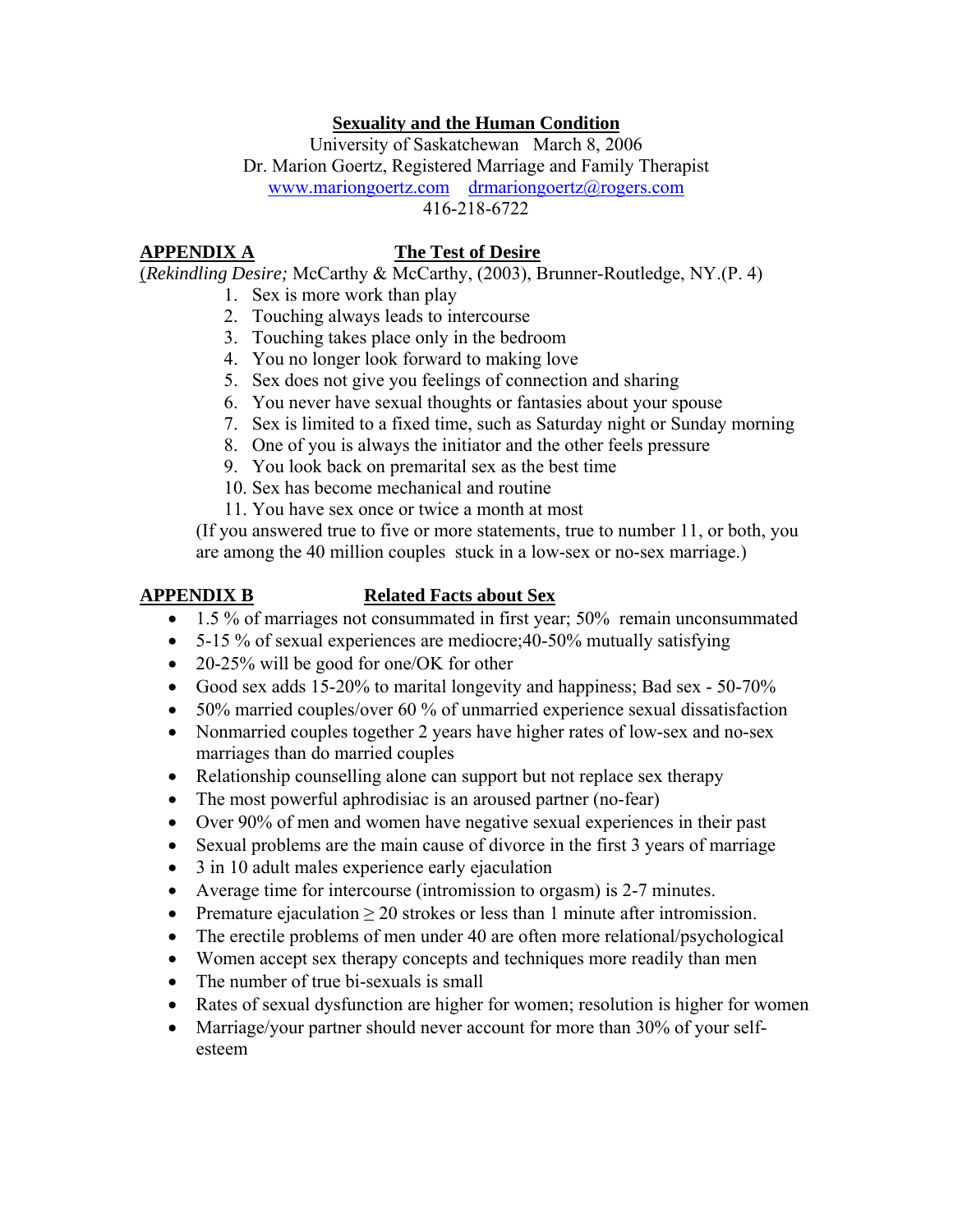## **APPENDIX C**

## **Movie Night**

(An intimacy building exercise for couples) Suggested video: "Forget Paris" (Billy Crystal/Debra Winger)

Setting the Stage...

Set aside a night when both of you are able to relax. Order in a pizza or work together to prepare a fun, no-fuss meal or snack. This is a time when other family members are taken care of and you won't be disturbed. Try not to leave it too late in the evening. You may in fact want to view the video a couple of times; one to enjoy the plot and one to complete the exercise.

The Exercise...

We can become discouraged about the quality of our marital relationships when we limit our understanding of intimacy to only physical connection. Which intimacies shown in the movie do you have in your relationship and which do you want to add?

| Type of Intimacy                                                                                                                                    | Video | In Our<br>Marriage |
|-----------------------------------------------------------------------------------------------------------------------------------------------------|-------|--------------------|
| Emotional Intimacy:<br>sharing of significant meanings and feelings<br>Intellectual Intimacy:<br>sharing ideas, mind-stretching experiences         |       |                    |
| Sexual Intimacy:<br>sharing self-abandon in the merging of bodies                                                                                   |       |                    |
| Aesthetic Intimacy:<br>sharing experiences of beauty: art, music, nature                                                                            |       |                    |
| Creative Intimacy:<br>sharing the co-creation, growth of each other                                                                                 |       |                    |
| Recreational Intimacy:<br>sharing in fun and play, rejuvenation                                                                                     |       |                    |
| Work Intimacy:<br>sharing responsibilities and joining strengths                                                                                    |       |                    |
| Crises Intimacy:<br>sharing the buffeting of fate, standing together                                                                                |       |                    |
| Commitment Intimacy:<br>sharing common self-investment, trust                                                                                       |       |                    |
| Spiritual Intimacy:<br>sharing a grounding, growing faith                                                                                           |       |                    |
| Communication Intimacy:<br>sharing self: honesty, truth, feedback                                                                                   |       |                    |
| Conflict Intimacy:<br>sharing differences and their inherent struggles<br>(Adapted from "Marital Intimacy Check up". Clinebell and Clinebell, 1970) |       |                    |
|                                                                                                                                                     |       |                    |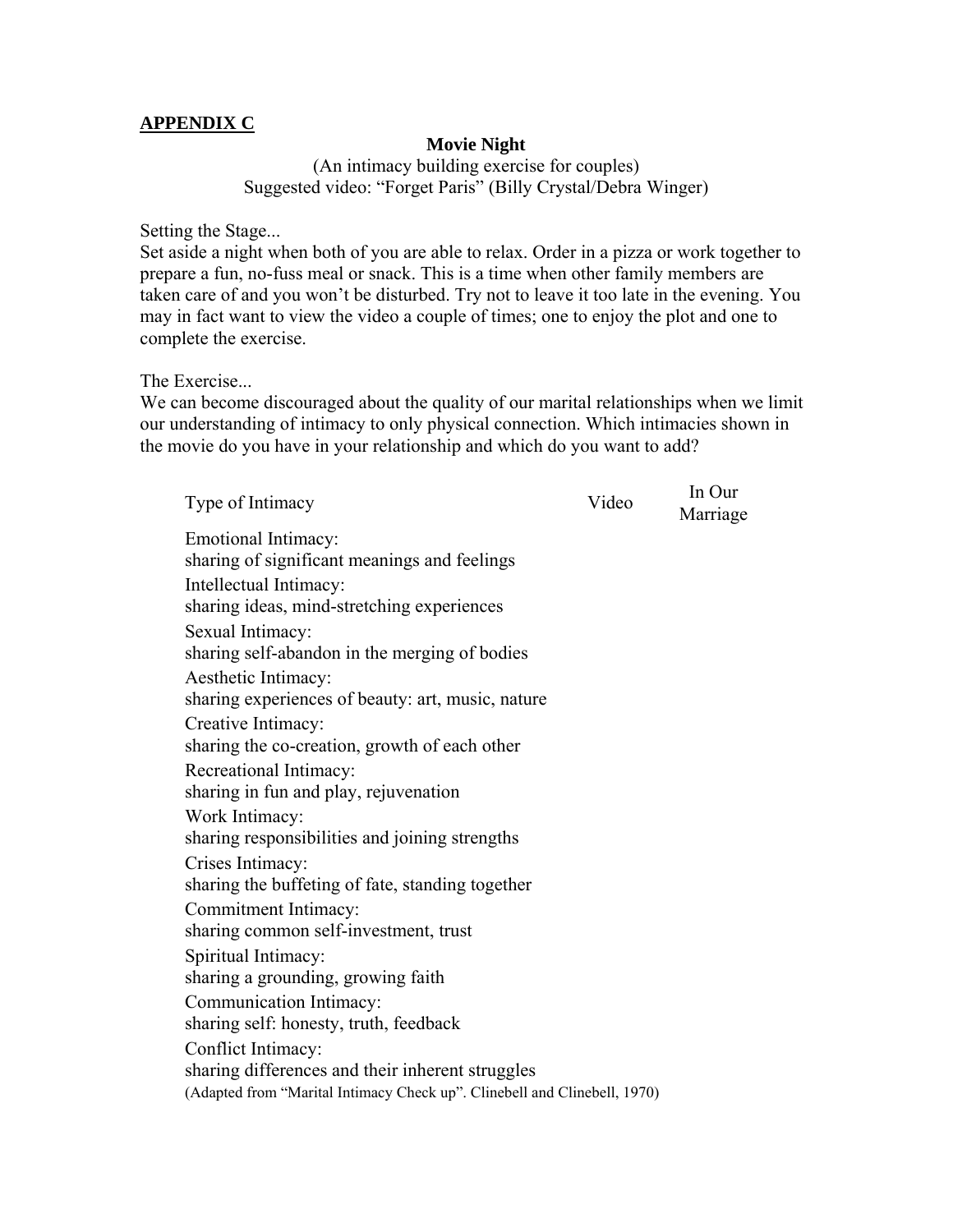## **APPENDIX D A Series of Sensate Exercises to Strengthen Marital Sexual Satisfaction:**

**The couple moves from stage to stage slowly and sensitively when both are ready. Trust & commitment are vital ingredients to build a solid foundation which is the essential starting point for this exercise!!**

# **1. Stage # 1: Pleasuring**

- gentle caressing of each person's body without touching genitalia
- learning to pleasure and receive pleasure
- strong non-demand component
- no expected response sexually, only expected to receive the pleasure
- use some oil, shower together, take a bath together
- move to next stage when both enjoy this

# **2. Stage # 2- Genital Caress**

- caressing genitals without the movements that lead to intercourse
- move to next stage when both enjoy this stage

# **3. Stage # 3**

- caressing genitals to orgasm
- a good time to discover what each likes
- move to next stage when both enjoy this stage

# **4. Sensate # 4**

- non demand coitus, without orgasm
- gentle penetration without orgasm
- enjoying the sensation of the penis in the vagina
- move to next stage when both enjoy this stage

# **5. Sensate # 5**

- penetration with orgasm
- simultaneous orgasm being the norm is a myth

# *We aren't born knowing how to have good sex. The more sex the better. It's like learning how to cook, the more you do it the more confidence you acquire and the more creative you get. (Alex Comfort)*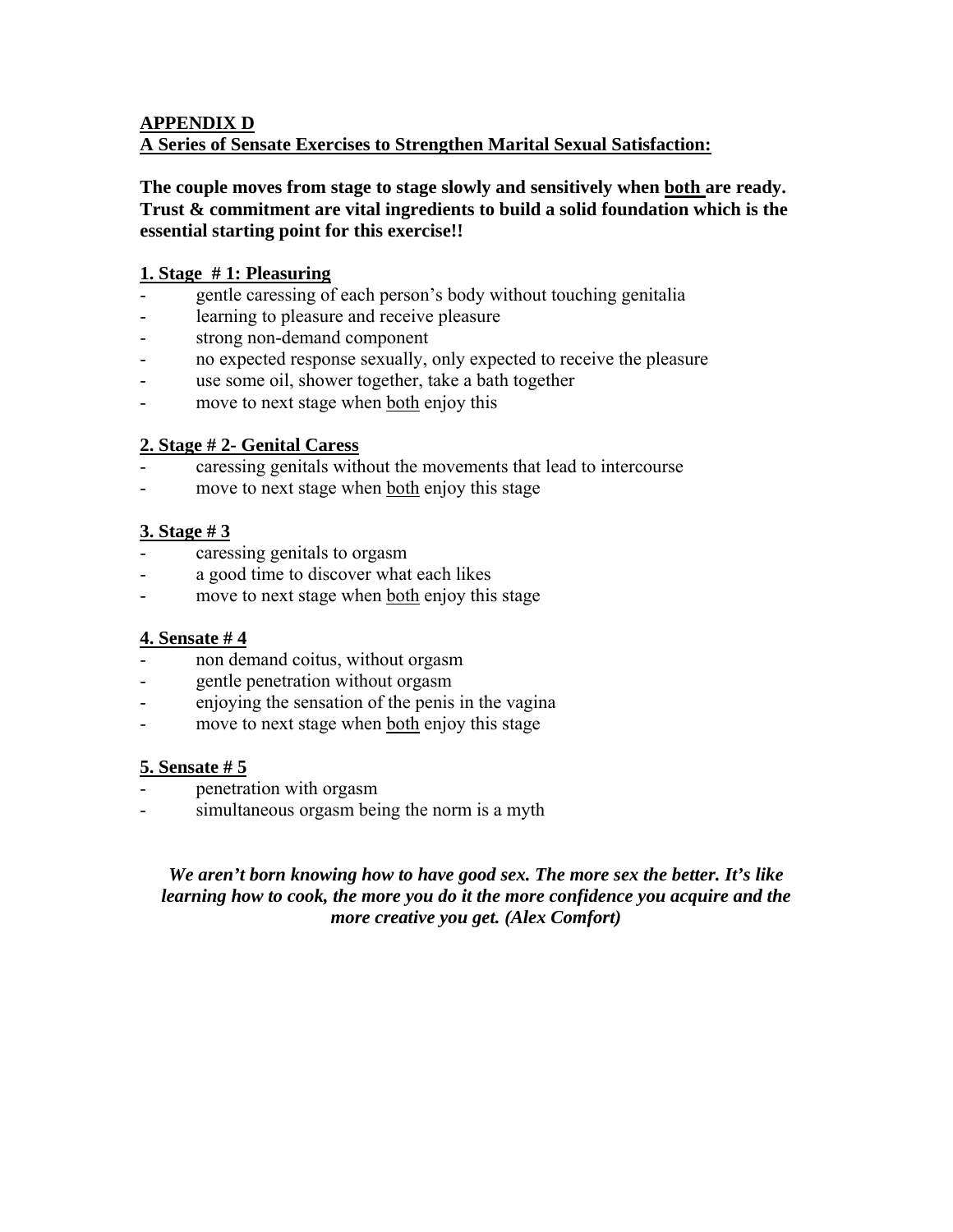# **APPENDIX E**

# **Warning Signs for Internet Addictions:**

- $\Box$  pleasure, gratification, or relief while engaged in computer activities
- $\Box$  need to return to online activities to escape problems or relieve dysphoric mood (boredom, tension, loneliness)
- restlessness, irritability, tension or other dysphoric moods when not online (withdrawal, cybershakes)
- $\Box$  need to spend more and more time or money on computer activities to change mood (increasing surfing time to combat tolerance buildup).
- $\Box$  preoccupation with computer activity (i.e. thinking about the experience, making plans to return to the computer, surfing the Web, having the newest and fastest hardware)
- □ ritualized thinking…set time, particular clothes.
- $\Box$  unsuccessful attempts to reduce or quite use.
- $\Box$  "Iving" about the extent of time spent on the computer... not aware of time passing.
- neglect of family, friends, school, work. Distortion of attention. Family and hygiene neglected. Jobs lost. Negative life consequences.
- $\Box$  actual or threatened loss of significant relationships, job, financial stability, or educational opportunity because of computer use.
- $\Box$  physical signs (i.e. carpal tunnel syndrome, backaches, dry eyes, migraines, headaches, neglect of personal hygiene, eating irregularities, sleep changes).

Persistent and recurrent misuse of the computer is indicated by at least five of the above.

## Also consider:

- Demands for privacy
- Startled looks when approached by others while online
- Few or no peer-related social activities
- History of acute or chronic depression

## Remember:

- These signs may signify addiction problems or mental health issues other than Internet addiction
- The best warning signs of any addictive behavior is a change in regular life patterns seemingly without cause.

Materials compiled by M. Durski (February 8, 2002); *Stuck in Cyberspace*; Exploring the problem of internet addiction. Reference: Hecht-Orzak, 1999.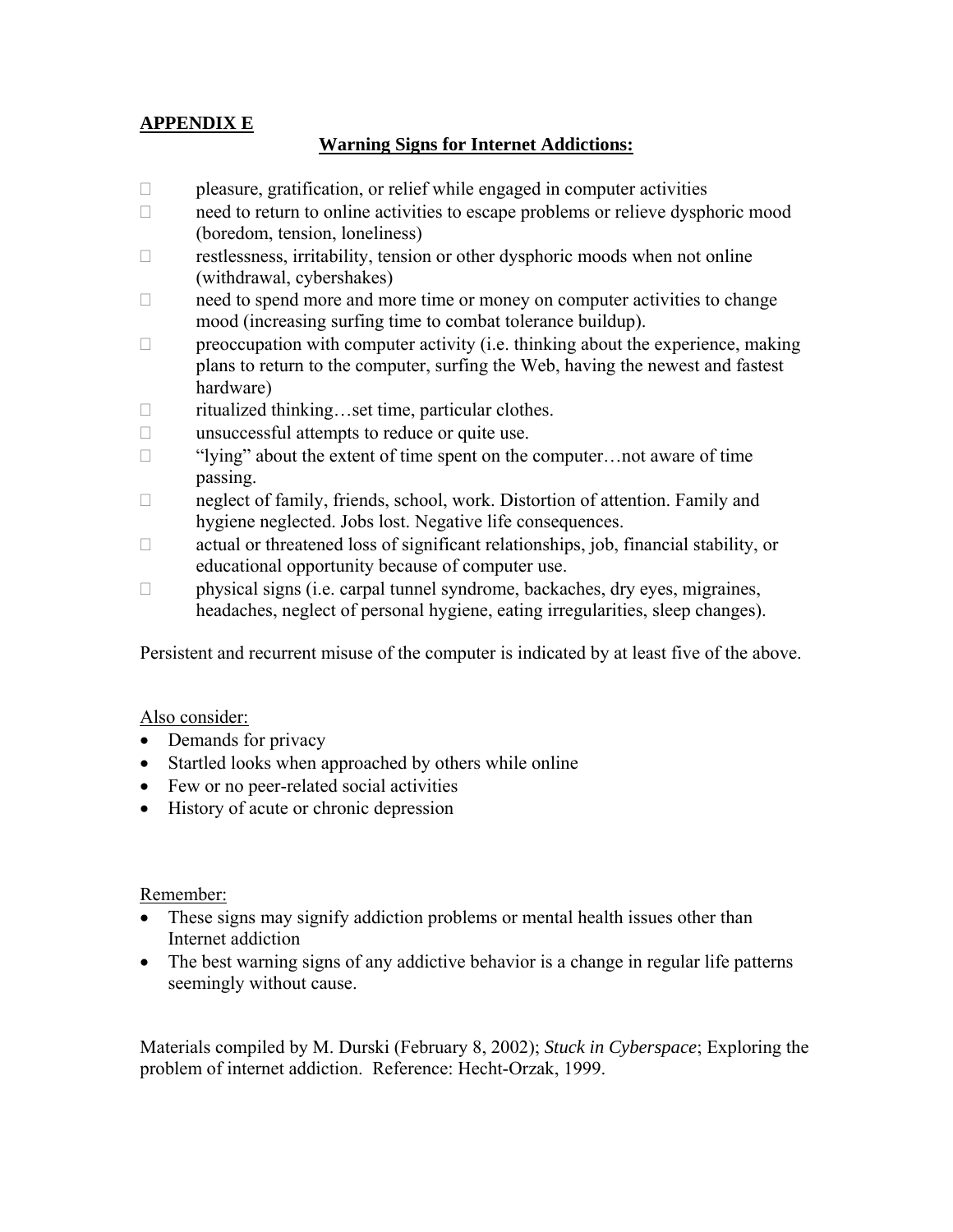# **APPENDIX F RESOURCES**

## **Books**

Kitzinger, S. (1985). *Woman's Experience of Sex*. Penguin. New York.

Levy, A. (2005). *Female Chauvanist Pigs, Women and the rise of raunch culture*. Free Press. New York.

Maltz, W. (2001). *The Sexual Healing Journey, A guide for survivors of sexual abuse*. Quill. New York.

Maurice, W. (1998). *Sexual Medicine in Primary Care*. Mosby. St. Louis.

Mayo, Mary Ann; *Love and Relationships Without Sex*, Zondervan, Grand Rapids, 1987.

Metz, M. & McCarthy, B. (2003). *Coping with Premature Ejaculation, How to overcome PE, please your partner & have great sex*. New Harbinger Publications, Oakland.

Metz, M. & McCarthy, B. (2004). *Coping with Erectile Dysfunction, How to regain confidence & enjoy great sex*. New Harbinger Publications, Oakland.

McCarthy & McCarthy. (2003)*Rekindling Desire; a step-by-step program to help lowsex and no-sex marriages.*, Brunner-Routledge, New York.

Paul, P. (2005) *Pornified; How pornography is transforming our lives, our relationships, and our families*. Times Books, N.Y.

Penner, C. & J. *The Gift of Sex, A Christian Guide to Sexual Fulfillment.* Word Publisher. ISBN 0-8499-2893-1.

Penner,C.& J. *Men and Sex; Discovering Greater Love, Passion & Intimacy with Your Life,* ISBN 0-8407-7790-6

Rathus, S.; Nevid J. and Fichner-Rathus, L.; *Essentials of Human Sexuality*, Allyn & Bacon, Needham Heights, 1998.

Schnarch, D. *Passionate Marriage, Keeping Love and Intimacy Alive in Committed Relationships*; Holt & Company. ISBN0-8050-5826-5

Slater, L. Love the Chemical Reaction. National Geographic (February 2006).

Zilbergeld, B. (1999). *The New Male Sexuality*. Bantam Books. N.Y.